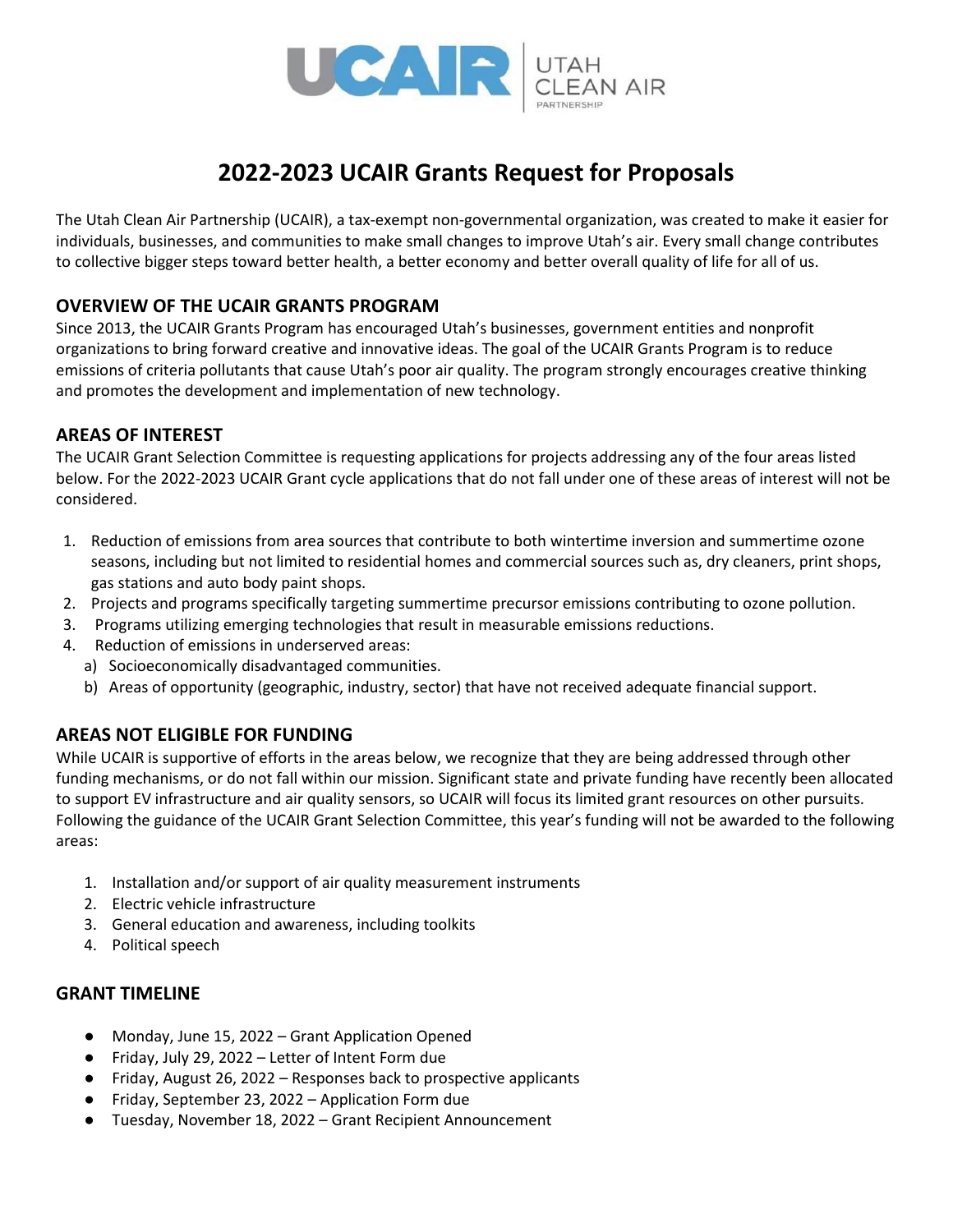### **GRANT APPLICATION PROCESS**

### **LETTER OF INTENT**

The application process begins with submission of a brief letter of intent. This process allows UCAIR to get a preliminary understanding of funding interests and types of projects. Most importantly, it allows the UCAIR Grants Selection Committee to provide feedback to the applicant organization concerning appropriateness of the focus and scope of the project for a UCAIR grant. The Letter of Intent Form can be found on the UCAIR website: [http://www.ucair.org/ucair](http://www.ucair.org/ucair-grant/)[grant/.](http://www.ucair.org/ucair-grant/) Please email completed Letters of Intent Forms to [grants@ucair.org.](mailto:grants@ucair.org) Following evaluation of the letters of intent, applicant organizations will receive feedback and may be asked to proceed with a full application.

### **APPLICATION**

After review of the Letters of Intent, a full application form will be provided to those applicants who are asked to move forward. All other parties interested in completing a full application should contact the UCAIR Grant Manager for an application. Please submit completed applications to grants@ucair.org.

#### **GUIDELINES AND ELIGIBILITY CRITERIA**

- Grant funds must be used to reduce the criteria pollutants that degrade Utah's air quality, either directly or through longer term effects related to social change
- Funding will be prioritized by the amount of actual emissions reduction anticipated from the projects.
- Proposals must delineate the metrics and/or performance standards that will be used to quantify outcomes and/or emissions reductions.
- Projects that can be replicated to create additional emissions reductions will be given priority for funding.
- The size of proposals varies considerably. The average budget of a UCAIR Grant is \$23,000. Larger projects will be reviewed rigorously and must demonstrate commensurate emissions reductions.
- It is anticipated projects will be of one-year duration.
- Applicants will be limited to private-sector, public-sector, or nonprofit organizations. Grants will not be made to individuals.
- Grants will be considered to for-profit organizations if the project furthers UCAIR's charitable purpose or results in direct, measurable emissions reductions.
	- o For-profit grants will be capped at 50% of the total project cost or a maximum of \$15,000. For-profit organizations will be expected to contribute matching funds.
- UCAIR Grants cannot be used for projects that include lobbying, political speech, or any other type of political activity.
- UCAIR Grants are not available for strategic, start up or investment capital. Nor are UCAIR Grants intended to support the applicant organization's infrastructure.
- All grants will be subject to an agreement between UCAIR and the successful recipient.
- UCAIR Grant funds will be dispersed via check directly to the applicant organization. UCAIR will not issue grant checks to a third-party organization or entity for any reason.
	- $\circ$  In the case of a grant to a small business, funding may be sent directly to a vendor with prior written approval of the UCAIR Grant Manager.
- The UCAIR grant program will fund projects that have matching funds associated with the project. The program will not fund projects that use UCAIR as the sole funding source.

# **GRANT PARTNERSHIPS**

UCAIR welcomes partner organizations who share our commitment. UCAIR encourages partners to combine forces and collaborate on projects to further their program goals and our collective goal. Special consideration will be given to projects with innovative alliances.